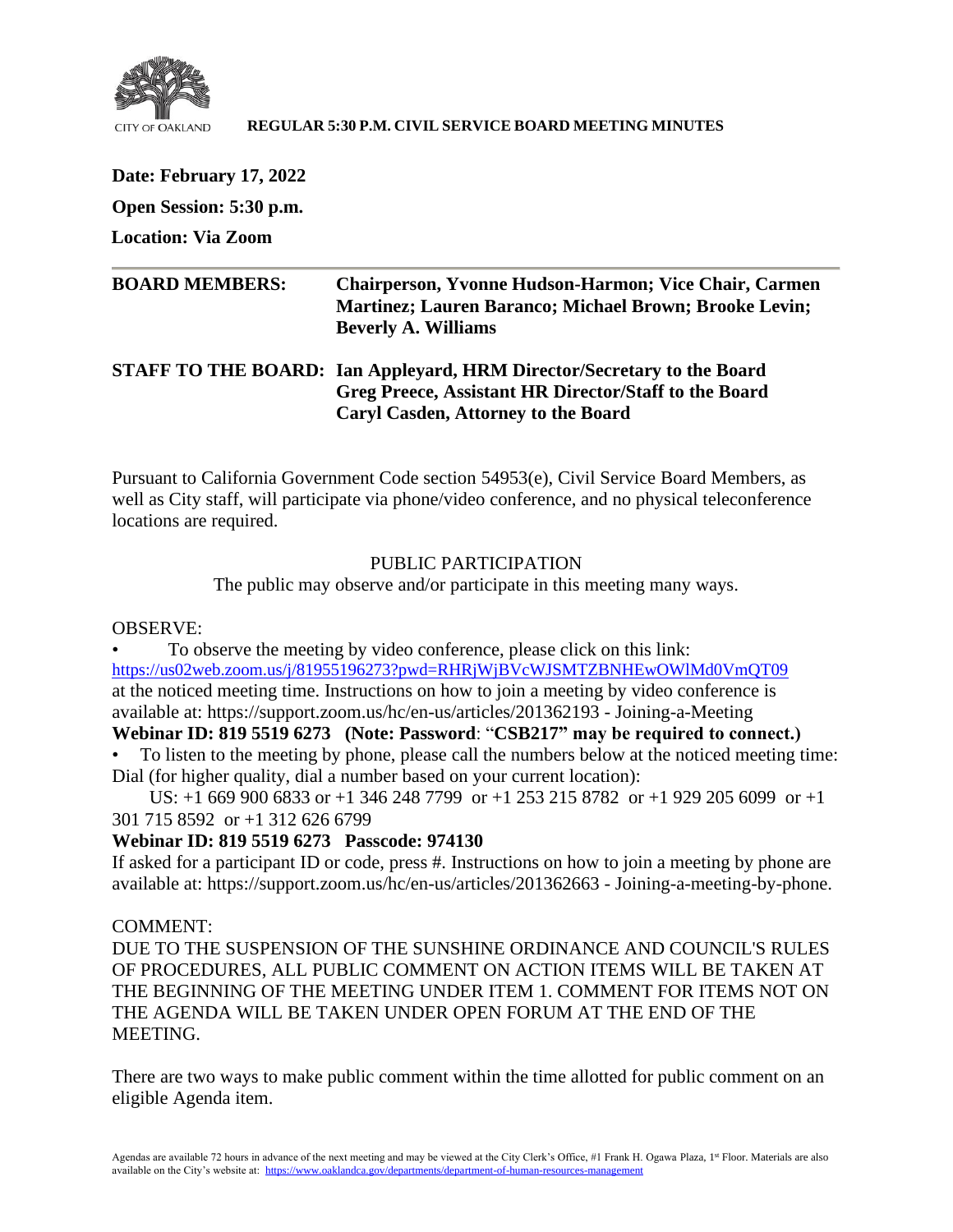• To comment by Zoom video conference, click the "Raise Your Hand" button to request to speak when Public Comment is being taken on an eligible agenda item at the beginning of the meeting. You will then be unmuted, during your turn, and allowed to participate in public comment. After the allotted time, you will then be re-muted. Instructions on how to "Raise Your Hand" is available at: https://support.zoom.us/hc/en-us/articles/205566129 - Raise-Hand-In-Webinar.

• To comment by phone, please call on one of the above listed phone numbers. You will be prompted to "Raise Your Hand" by pressing "\*9" to request to speak when Public Comment is being taken on an eligible agenda Item at the beginning of the meeting. You will then be unmuted, during your turn, and allowed to make public comments. After the allotted time, you will then be re-muted. Instructions of how to raise your hand by phone are available at: https://support.zoom.us/hc/en-us/articles/201362663 - Joining-a-meeting-by-phone.

If you have any questions, please email Greg Preece, Assistant Human Resources Director at GPreece@oaklandca.gov. – Human Resources Management Department.

## **OPEN SESSION AGENDA**

# **ROLL CALL**

## **1) PUBLIC COMMENT:**

# **COMMENT ON ALL ACTION ITEMS WILL BE TAKEN AT THIS TIME. COMMENTS FOR ITEMS NOT ON THE AGENDA WILL BE TAKEN DURING OPEN FORUM.**

#### **2) APPROVAL OF THE FEBRUARY 17, 2022 CIVIL SERVICE BOARD MEETING AGENDA** ACTION

# **45105 A motion was made by Member Levin and seconded by Vice Chair Martinez to approve the February 17, 2022 Civil Service Board Meeting Agenda with the addition of adjourning in memory of former Oakland HR employee Guy Johnson.**

**Votes:** Board Member Ayes: – Hudson-Harmon, Martinez, Baranco, Brown, Levin

> Board Member Noes: None Board Member Abstentions: None Board Members Absent: Williams (Technology Issue Prevented Voice Vote)

## **3) UPDATES, SECRETARY TO THE BOARD INFORMATION**

## **4) CONSENT CALENDAR:**

a) Adopt A Resolution Renewing And Continuing The Civil Service Board's Determination That Conducting In-Person Meetings Of the

### **ACTION**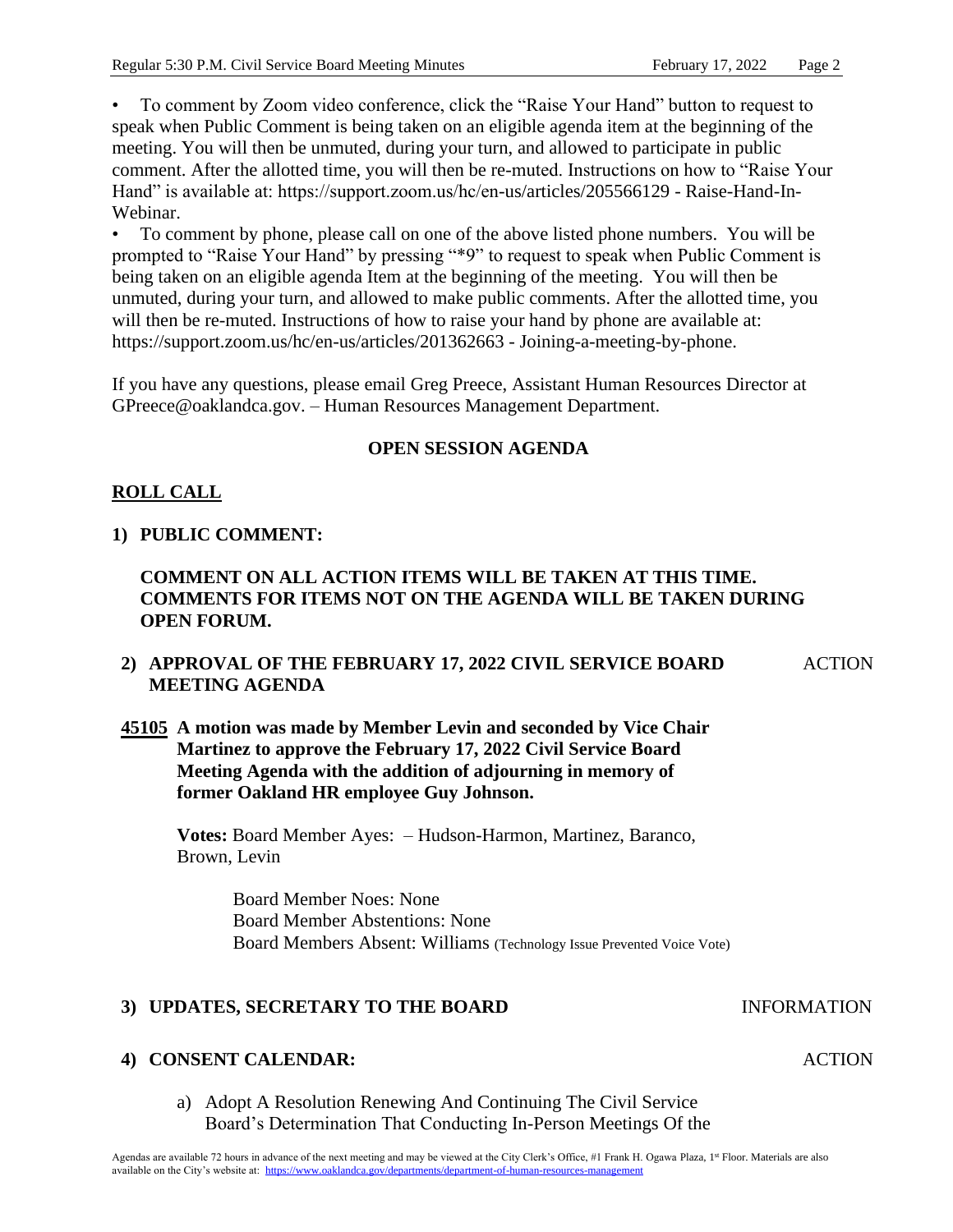Civil Service Board Would Present Imminent Risks To Attendees' Health, And Electing To Continue Conducting Meetings Using Teleconferencing In Accordance With California Government Code Section 54953(e), A Provision Of AB-361

- b) Approval of Provisional Appointments (0)
	- There are no provisional appointments this month.
- c) Approval of Employee Requests for Leave of Absence (2)
	- Housing & Community Development Department (1)
	- Community Police Review Agency (1)
- d) Approval of Revised Classification Specifications (0)
	- There are no consent specifications this month.

### **45106 A motion was made by Member Brown and seconded by Member Baranco to approve the February 17, 2022 Consent Calendar.**

**Votes:** Board Member Ayes: – Hudson-Harmon, Martinez, Baranco, Brown, Levin

> Board Member Noes: None Board Member Abstentions: None Board Members Absent: Williams (Technology Issue Prevented Voice Vote)

## **5) OLD BUSINESS:**

a) Approval of January 20, 2022 Civil Service Board Special 5:15 P.M. Meeting Minutes

### ACTION

## **45107 A motion was made by Member Baranco and seconded by Member Brown to approve the January 20, 2022 Special Meeting Minutes.**

**Votes:** Board Member Ayes: – Hudson-Harmon, Martinez, Baranco, Brown, Levin

> Board Member Noes: None Board Member Abstentions: None Board Members Absent: Williams (Technology Issue Prevented Voice Vote)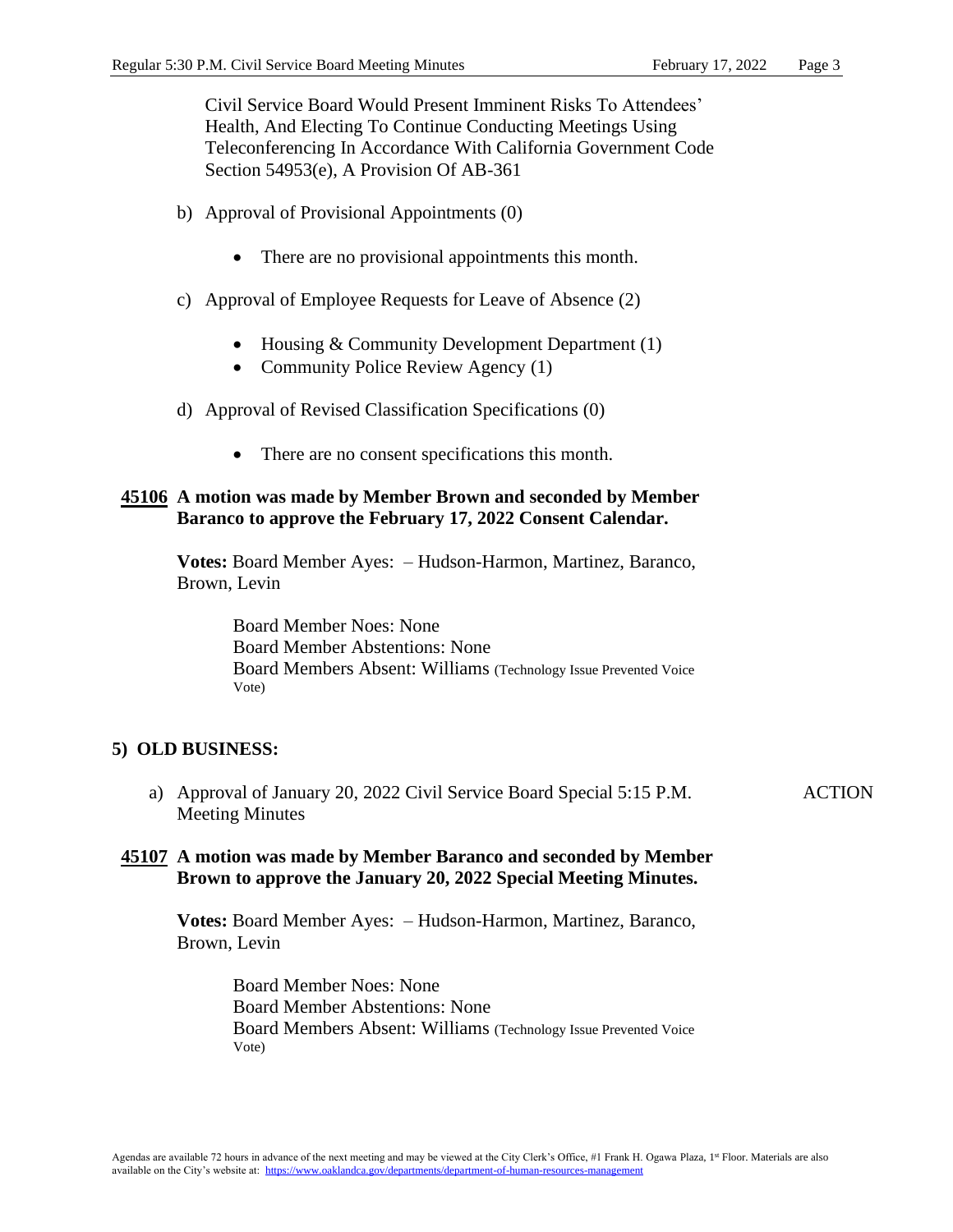|              | b) Approval of January 20, 2022 Civil Service Board Regular 5:30 P.M.<br><b>Meeting Minutes</b>                                                                                                                                                                                                                                                 | <b>ACTION</b>      |
|--------------|-------------------------------------------------------------------------------------------------------------------------------------------------------------------------------------------------------------------------------------------------------------------------------------------------------------------------------------------------|--------------------|
|              | 45108 A motion was made by Member Baranco and seconded by Member<br>Brown to approve the January 20, 2022 Regular Meeting Minutes.                                                                                                                                                                                                              | <b>INFORMATION</b> |
|              | Votes: Board Member Ayes: - Hudson-Harmon, Martinez, Baranco,<br>Brown, Levin                                                                                                                                                                                                                                                                   |                    |
|              | <b>Board Member Noes: None</b><br><b>Board Member Abstentions: None</b><br>Board Members Absent: Williams (Technology Issue Prevented Voice<br>Vote)                                                                                                                                                                                            |                    |
| C)           | Determination of Schedule of Outstanding Board Items                                                                                                                                                                                                                                                                                            |                    |
|              | d) Informational Report on the Status of Temporary Assignments for<br>Temporary Contract Service Employees (TCSEs) and Exempt Limited<br>Duration Employees (ELDEs) Including a Report of the Names, Hire<br>Dates, and Departments of all ELDE's and TCSEs in Accordance with<br>the Memorandum of Understanding Between the City and Local 21 | <b>INFORMATION</b> |
| e)           | <b>Update on Common Class Study</b>                                                                                                                                                                                                                                                                                                             | <b>INFORMATION</b> |
|              | There is no update available this month.                                                                                                                                                                                                                                                                                                        |                    |
| f)           | Update regarding Measure Q Hiring Efforts                                                                                                                                                                                                                                                                                                       | <b>INFORMATION</b> |
| $\mathbf{g}$ | Discuss and Determine Whether there is an Ongoing Need to Provide<br>Monthly Update on Measure Q Hiring Efforts                                                                                                                                                                                                                                 | <b>ACTION</b>      |
|              | 45109 A motion was made by Member Levin and seconded by Member<br>Williams to continue receiving the Measure Q report as it is<br>currently.                                                                                                                                                                                                    |                    |
|              | Votes:                                                                                                                                                                                                                                                                                                                                          |                    |
|              | Board Member Ayes: - Baranco, Levin, Williams<br>Board Member Noes: Hudson-Harmon, Martinez, Brown<br><b>Board Member Abstentions: None</b><br><b>Board Members Absent: None</b>                                                                                                                                                                |                    |

# **The item did not carry.**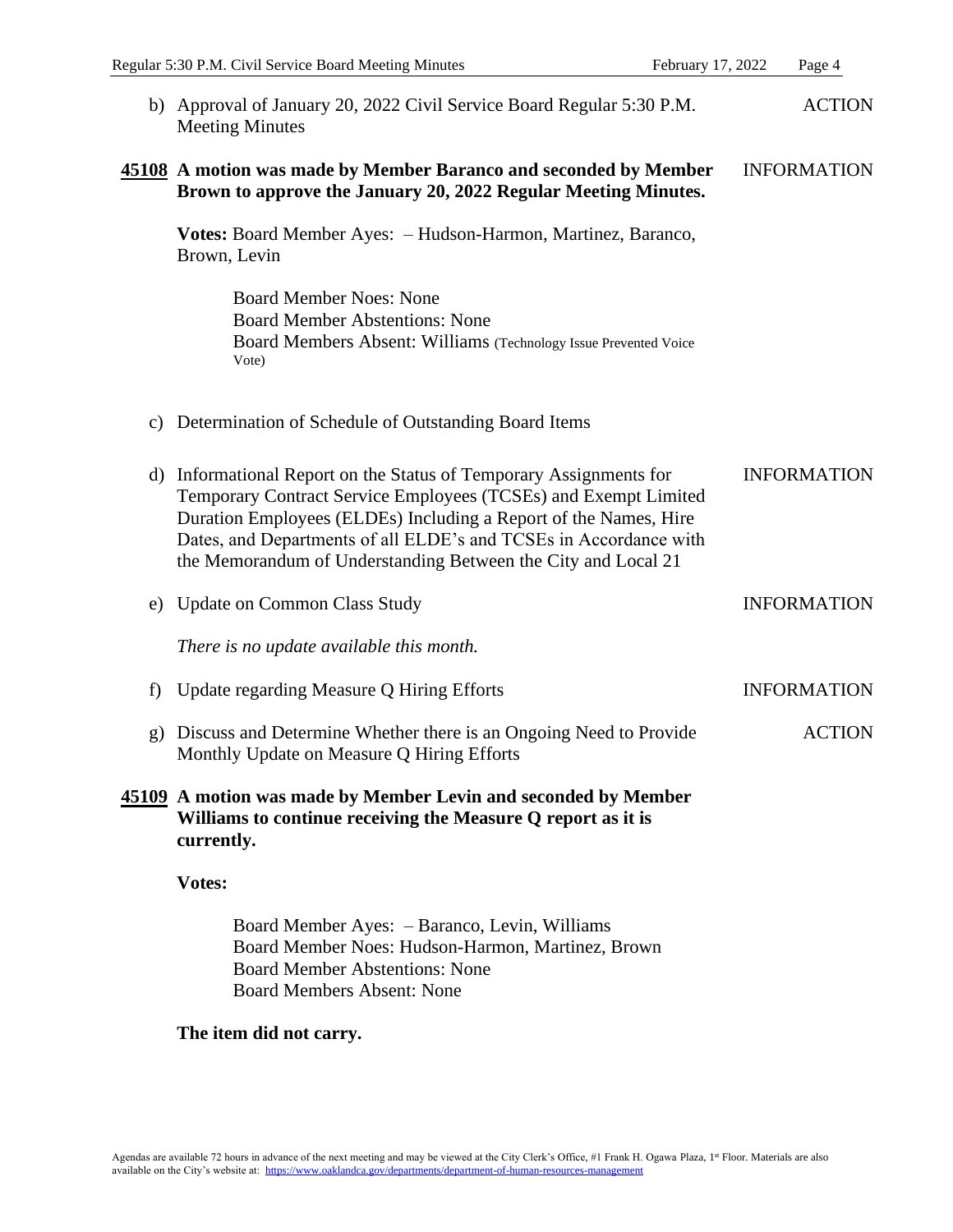**45110 A motion was made by Member Brown and seconded by Member Levin to continue receiving the Measure Q report as it is currently, but with the understanding that staff will research ideas on how to best present the report.**

**Votes:** Board Member Ayes: – Hudson-Harmon, Martinez, Baranco, Brown, Levin, Martinez

> Board Member Noes: None Board Member Abstentions: None Board Members Absent: None

h) Request from the Service Employees International Union (SEIU, Local 1021) for the Civil Service Board to Consider Whether it has Authority to Award Back Pay INFORMATION

*There is no update available this month.*

## **6) NEW BUSINESS:**

a) Approval of New Classification Specification for Family Services Specialist ACTION

# **45111 A motion was made by Member Brown and seconded by Member Levin to approve the new classification specification for Family Services Specialist.**

**Votes:** Board Member Ayes: – Hudson-Harmon, Martinez, Baranco, Brown, Levin, Martinez

> Board Member Noes: None Board Member Abstentions: None Board Members Absent: None

## **7) OPEN FORUM**

## **8) ADJOURNMENT**

# **45112 A motion was made by Member Williams and seconded by Member Brown to adjourn the meeting in memory of Guy Johnson.**

**Votes:** Board Member Ayes: – Hudson-Harmon, Martinez, Baranco, Brown, Levin, **Martinez** 

Board Member Noes: None Board Member Abstentions: None Board Members Absent: None